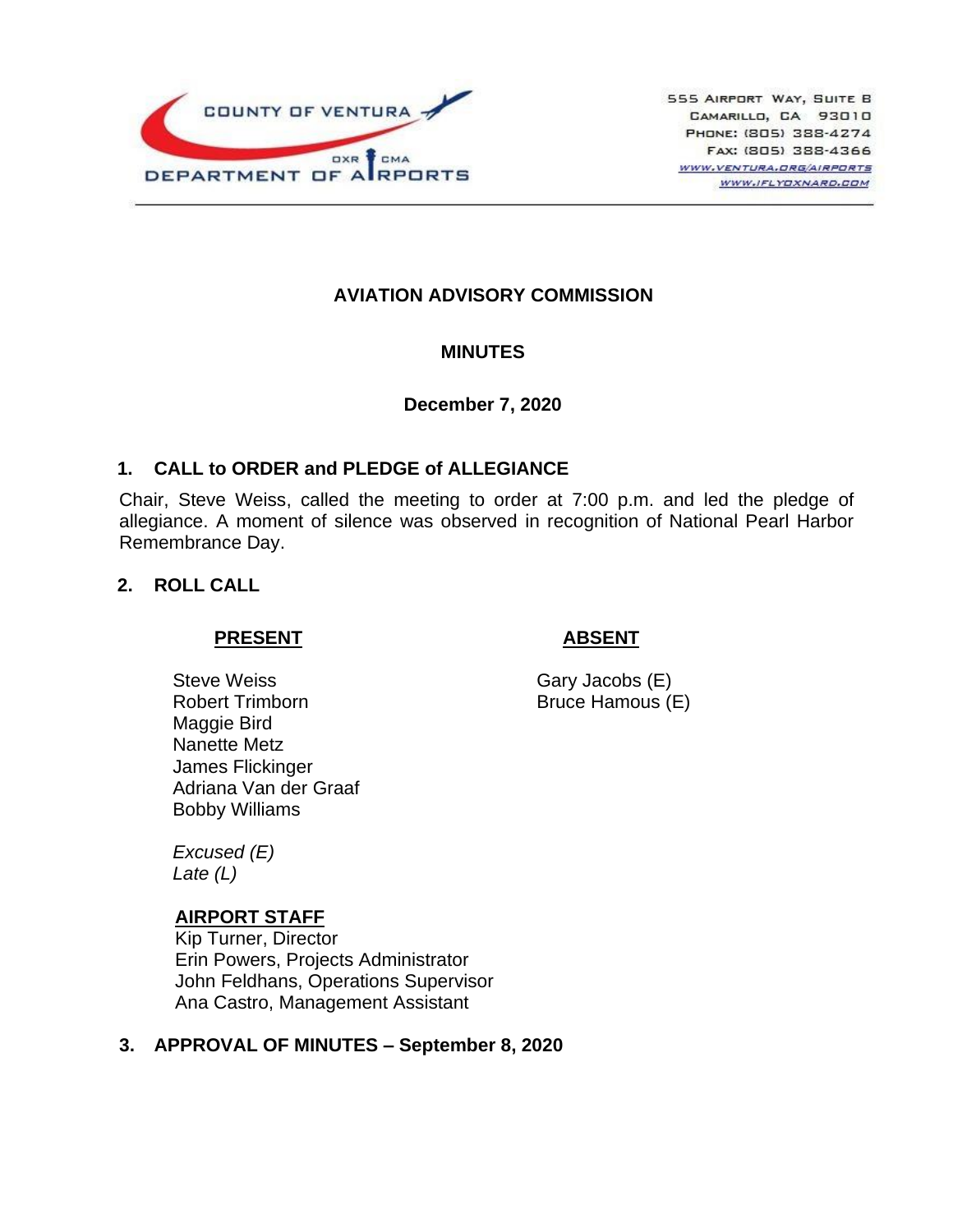*Maggie Bird moved to approve the September minutes and Nanette Metz seconded the motion. Steve Weiss and Adriana Van der Graaf abstained. All others voted in favor and the motion passed unanimously.*

**4. PUBLIC COMMENT -** Citizens wishing to speak to the Commission on an airport related item must fill out a speaker card and submit it to the secretary. Comments will be limited to a maximum of **three** minutes per item.

*Speaker cards for issues NOT on the agenda must be submitted before the end of the public comment period.* 

*Speaker cards for issues listed on the agenda must be presented before the item is up for consideration. Speakers will be called when the item is presented.*

None.

#### **5. UNFINISHED BUSINESS – None**

#### **6. NEW BUSINESS**

**A. Subject: Receive and File an Update on the Follow-up Requested by the Oxnard Airport Authority During its September Meeting Regarding FAA Consultation of Alternative 4 for the Oxnard Airport Runway 7-25, Taxiway Connectors, and Parallel Taxiway Pavement Reconstruction Project**

#### **Recommendation:**

Staff requests that your Commission/Authority receive and file an update on the follow-up requested by the Oxnard Airport Authority during its September meeting regarding Federal Aviation Administration consultation of Alternative 4 for the Oxnard Airport Runway 7-25, Taxiway Connectors, and Parallel Taxiway Pavement Reconstruction Project.

Director Kip Turner introduced the item and explained that the Oxnard Airport Authority previously requested that the Department of Airports make an inquiry to the Federal Aviation Administration (FAA) as to the feasibility of Alternative 4 regarding the Oxnard Airport runway and taxiway project. Mr. Turner shared that staff will report back to the Oxnard Airport Authority but he also wanted to share the information with the Commission. Mr. Turner then introduced projects administrator Erin Powers who shared that correspondence about this item can be found in section 9 of the meeting packet. Ms. Powers then introduced Chuck McCormick with Mead & Hunt, Inc. Mr. McCormick stated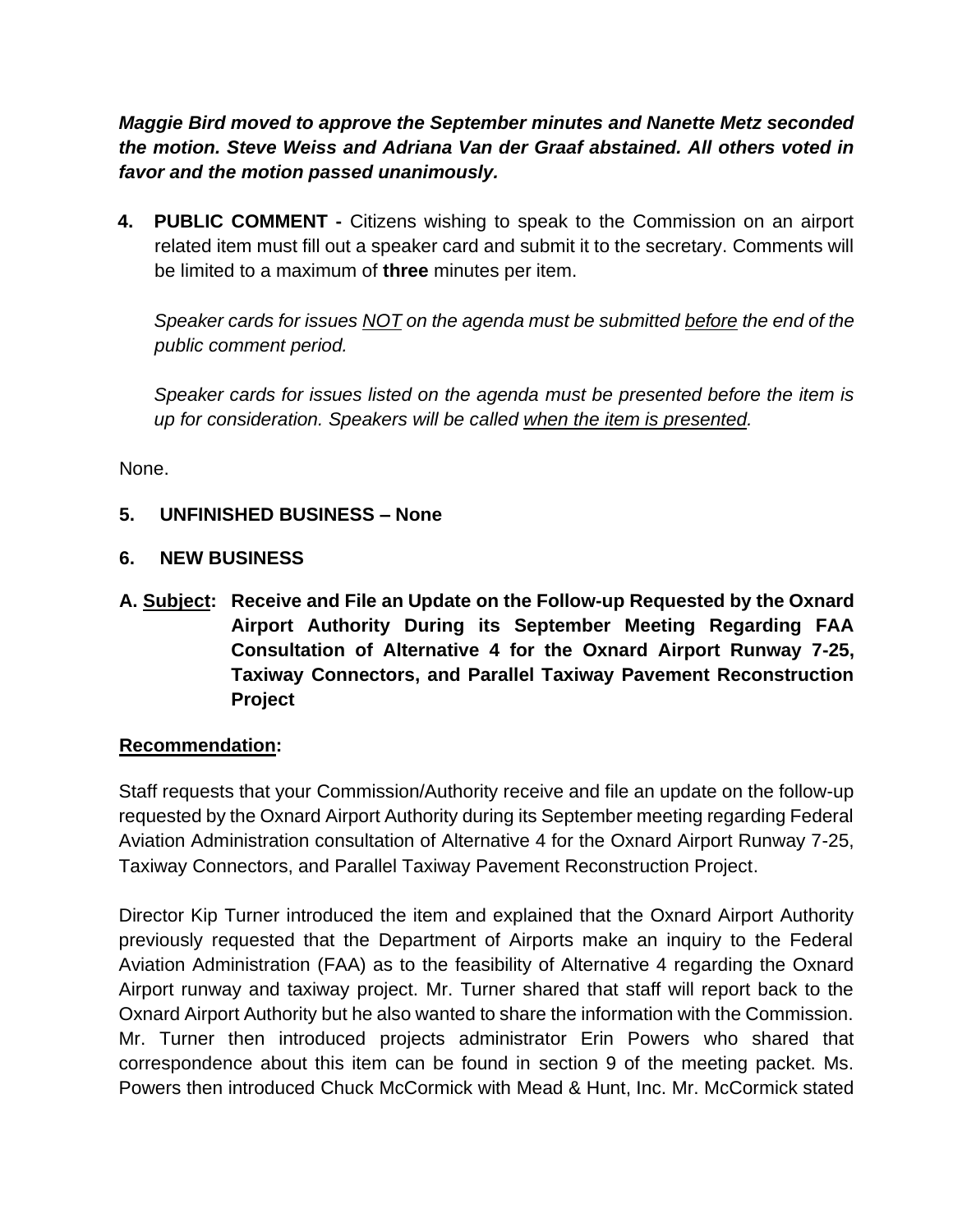that he is the project manager for the design project. He went on to state that his office contacted the FAA regarding Alternative 4 and the FAA indicated that utilizing the parallel as a temporary runway would significantly increase the likelihood of runway incursions and decrease safety. The FAA also indicated that Alternative 4 as proposed was unacceptable based on their review of the information provided.

*Robert Trimborn moved to approve staff's recommendation and Adriana Van der Graaf seconded the motion. Steve Weiss abstained. All others voted in favor and the motion passed unanimously.*

**B. Subject: Receive and File a Summary of the Second Tenant Workshop Held on November 17, 2020 for the Oxnard Airport Runway 7-25, Taxiway Connectors, and Parallel Taxiway Pavement Reconstruction Project**

## **Recommendation:**

Staff requests that your Commission/Authority receive and file a summary of the second tenant workshop held on November 17, 2020 for the Oxnard Airport Runway 7-25, Taxiway Connectors, and Parallel Taxiway Pavement Reconstruction Project.

Director Kip Turner introduced the item and stated that the public workshop held on November 17, 2020 was the second of three workshops. The third and final public workshop will take place in the latter part of January or the first part of February. Mr. Turner then introduced projects administrator Erin Powers. Ms. Powers shared that the workshop was well-attended with a robust question and answer session. Ms. Powers stated that Mead & Hunt, Inc. led the workshop and would provide a summary. Chuck McCormick, project manager for the design project, shared that he and Jannet Loera, civil design lead, would present the summary. Mr. McCormick announced key staff involved in the project and went over a PowerPoint presentation outlining the purpose of the project, an overview/description, proposed airfield changes, and phasing alternatives. Jannet Loera shared that Mead & Hunt's team was able to narrow down the phasing options to Alternative 1 and Alternative 2. Ms. Loera shared the analysis of Alternative 1 which is a full runway closure with no arrivals or departures. Construction would take three to four months plus two weeks of additional night closure for runway grooving and pavement markings. Ms. Loera also shared the analysis of Alternative 2 which is a two-phase construction with limited runway availability. Construction would take five to five and a half months with up to three one-to-two week full runway closures. There will also be two weeks of night closure for runway grooving and pavement markings. Alternative 2 increases construction costs by approximately 1.2 million as compared to Alternative 1. Ms. Loera also shared results of a tenant survey that was taken during the workshop. One of the survey questions was whether tenants preferred Alternative 1 or Alternative 2. 64% of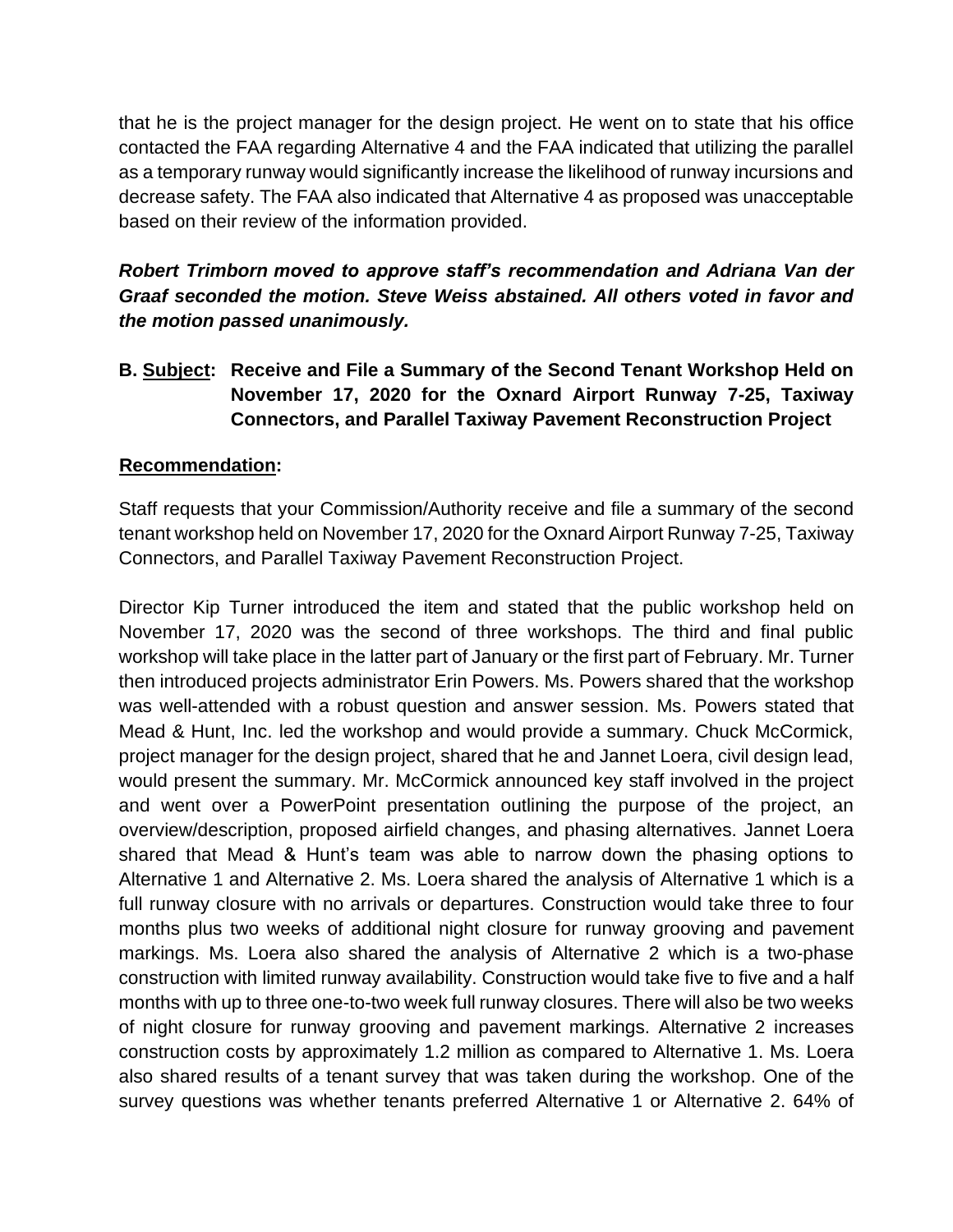tenants chose Alternative 1 and 36% of tenants chose Alternative 2. Mr. McCormick reiterated that the next public workshop will take place in late January or early February. Commissioner Adriana Van der Graaf inquired about accommodations for tenants of Oxnard Airport that will be impacted by the project. Director Turner responded that since it appears tenants have selected Alternative 1 which would require a full runway closure, the Department of Airports will propose waiving rent for up to four months subject to approval by the Board of Supervisors. This would apply to tenants affected by the closure. He believes this is the best course of action because there are no available hangars at Camarillo Airport that can be offered to tenants of Oxnard Airport for the purpose of housing their aircraft. It is also unknown if tie downs will be available at Camarillo Airport that can be offered to tenants of Oxnard Airport when construction begins.

# *Adriana Van der Graaf moved to approve staff's recommendation and Robert Trimborn seconded the motion. Steve Weiss abstained. All others voted in favor and the motion passed unanimously.*

# **7. DIRECTOR'S REPORT**

Director Kip Turner announced that Commissioner Julie Mino resigned due to relocating to another state. Another person should join the Commission after the first of the year subject to appointment by a County Supervisor. Director Turner shared an updated timeline to bring back the hangar lease item. Mr. Turner anticipates bringing forth this item to the Aviation Advisory Commission, Camarillo and Oxnard Airport Authorities, and the Board of Supervisors in March. He also plans to disseminate the proposed hangar lease template to all advisory bodies, the Camarillo Oxnard Hangar Owners and Tenants Association, and tenants prior to March. Mr. Turner reminded the Commission that the Department of Airports received a grant in the amount of \$750,000 towards the master plan study for both Camarillo and Oxnard airports. Mr. Turner shared that Coffman & Associates is the consultant for the study and the effort kicked off on November 18<sup>th</sup>. The study will be approximately 12-18 months and there will be extensive public involvement. Public outreach including workshops will begin in the new year. Mr. Turner shared that the Northeast Hangar Development project at Camarillo Airport is scheduled for completion on December 18<sup>th</sup>. An opening ceremony for the hangar complex will be scheduled once public gatherings are allowed. Lastly, Mr. Turner shared photos of improvements made to the parking lot and terminal lobby at Oxnard Airport.

## **8. REPORTS**

Monthly Activity Report – August, September, October 2020 Monthly Noise Complaints – August, September, October 2020 Consultant Reports – August, September, October 2020 Airport Tenant Project Status – September, October, November 2020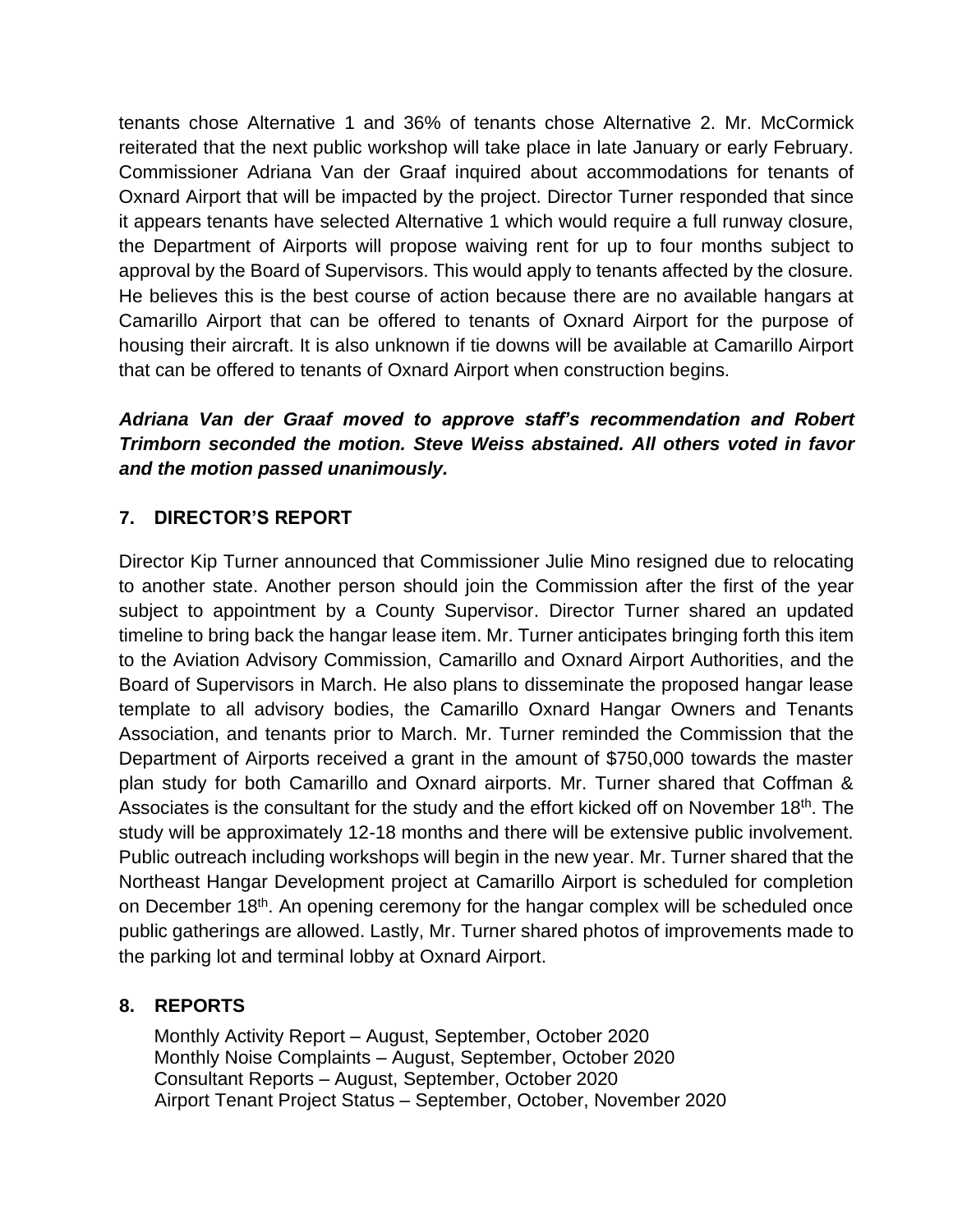Project Status –September, October, November 2020 Financial Statements Period Ended – June 30, 2020 Financial Statements Fourth Quarter – FY 2019/2020 Rotation Schedule Meeting Calendar

#### *Reports were received and filed.*

#### **9. CORRESPONDENCE**

Memorandum dated August 26, 2020 from Dave Nafie to Tenants at Camarillo and Oxnard Airports re: Dispute Resolution and the Role of Airport Operations Staff

Letter dated August 31, 2020 from Madeline Herrle to Jeff Weinstein, Oxnard Union High School District re: OUHSD Properties at 220 and 309 S. "K" Street, Oxnard

Letter dated August 31, 2020 from Kip Turner to David Haase, U.S. General Services Administration re: Application for Airport Surplus Property; DHS ICE Office Space; 275 Skyway Drive, Camarillo, Ventura County, California, 93010; GSA Control No 9-X-CA- $0410 - A<sub>O</sub>$ 

Letter dated September 8, 2020 from Madeline Herrle to Mark Sullivan, The Law Office of Mark F. Sullivan re: Airport Properties Limited, LLC; Public Records Request dated September 4, 2020

Email dated September 15, 2020 from Jannet Loera, Mead & Hunt to Al Richardson, Sam Samad, Carlos Mora, Timothy Hester, Federal Aviation Administration re: Oxnard Airport – Construction Phasing Input

Letter dated September 16, 2020 from Madeline Herrle to Mark Sullivan, The Law Office of Mark F. Sullivan re: Public Records Request dated September 8, 2020

Email dated September 18, 2020 from Al Richardson, Federal Aviation Administration to Jannet Loera, Mead & Hunt and Sam Samad, Carlos Mora, Timothy Hester, Federal Aviation Administration re: Oxnard Airport – Construction Phasing Input

Letter dated September 22, 2020 from Madeline Herrle to Mark Sullivan, The Law Office of Mark F. Sullivan re: Public Records Request dated September 4, 2020

Letter dated September 30, 2020 from Dave Nafie to David Moe, City of Camarillo re: Tentative Tract 6018 (TT-6018), Darling Development Group Subdivision, Determination of Completeness/Incompleteness Department of Airports Comments/Agency Review

Letter dated October 1, 2020 from Kip Turner to Rob Davidson, Ventura County Sheriff's Office re: Sheriff's Firearms Range / CHP Shared Use of Facility Camarillo Airport Business Park